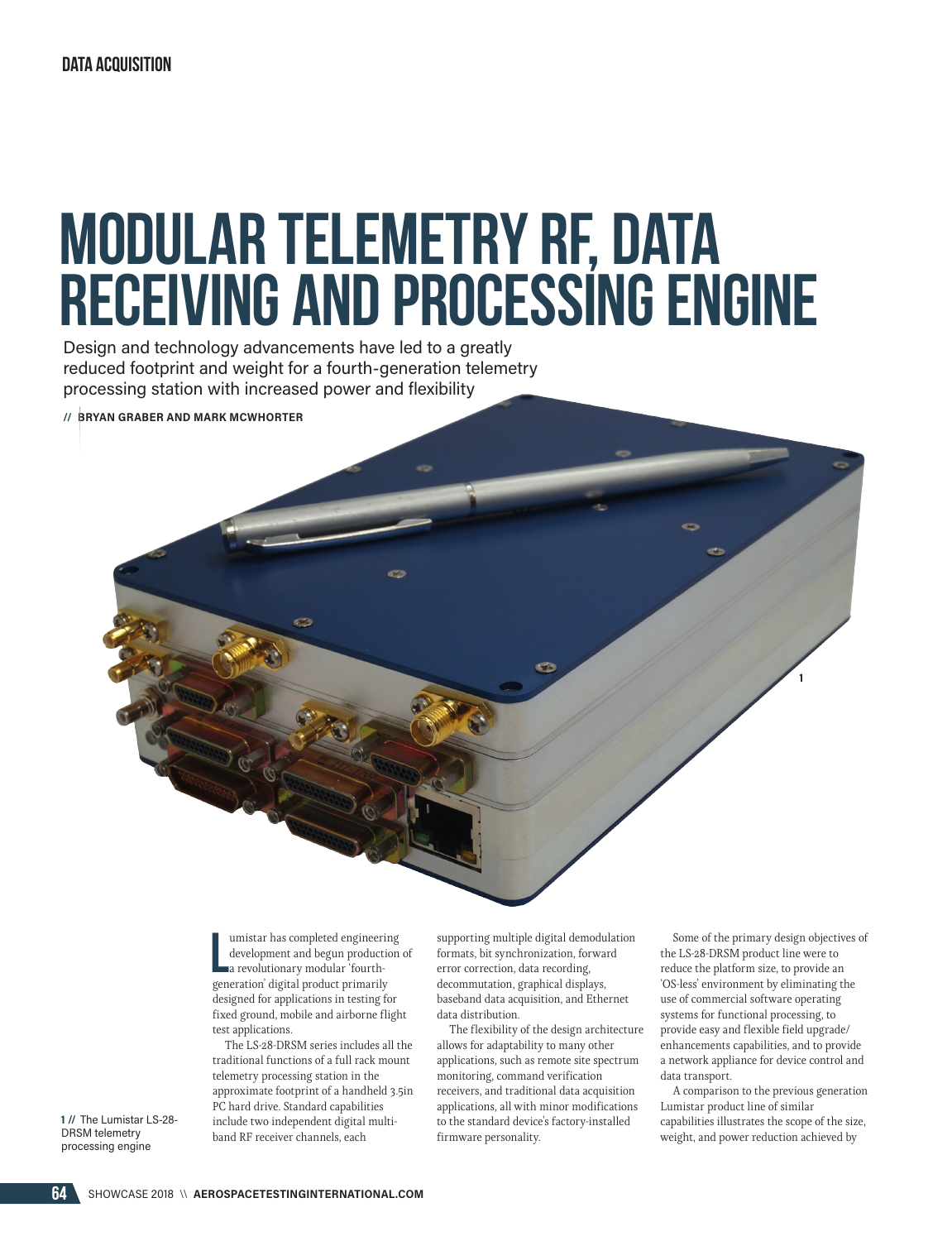

the design team. Previous generations of equipment required 300w of power, weighed approximately 62 lb (28kg), and were housed in a 4U industrial computer chassis occupying approximately 3,100in3 (50,8000cm3 ). By contrast, Lumistar's latest fourth-generation product typically consumes 45w, weighs 2 lb (0.9kg), and occupies a volume of 40in<sup>3</sup> (655cm<sup>3</sup>). This is an 85% reduction in power, a 96.8% reduction in weight, and a 98.7% reduction in volume versus its predecessor. The unit is primarily controlled and monitored using a 1000/100/10Mbps Ethernet interface with alternate controls being provided by USB and RS-232. Using available documentation from several sources, the customer can develop their own interface GUI or use the provided Lumistar network application.

Beyond excellent RF performance, at the heart of the modular design is a flexible and extensible multicore DSP Engine that can assume one of 12 'personalities'. The device construction is via four hardware 'slices': RF, IF, signal processing, and a control processing engine. The slices can be configured as a whole set or as a subset to perform targeted functionality.

# "at the heart of the modular design is a flexible and extensible multicore DSP Engine that can assume one of 12 'personalities'"

Operational firmware loads, or 'personalities', are retained internally in the device for quick switching between operational requirements. New firmware personalities and/or control processing revisions are easily updated in the field. There is no need to return the unit for most modifications.

When configured as a traditional range telemetry receiver/combiner, the LS-28- DRSM can handle up to six frequency bands per channel from 70MHz to 7GHz. All standard RF receiver functions are provided, including antenna tracking using AM demodulation and AGC feedback, downconversion, diversity combining, multimode demodulation, bit synchronization, IQ video output, Eb/No

monitoring, and spectral and constellation displays with other data quality indicators.

Various non-standard options include the addition of up to 64GB per channel data recording at the bit level and UDP data broadcasting of the received telemetry. The receiver can be configured to support Multi-symbol PCM/FM, SOQPSK, GMSK, Analog FM Video w/wo NTSC de-emphasis, BPSK, QPSK, OQPSK, AUQPSK, PCM/PM, and Multi-H CPM. Data rates up to 60Mbps are supported. The unit has a very flexible and useful internal data/IF modulator and bit error reader/frame synchronizer lock indicator for use in system loopback tests. Adding an external tunable upconverter makes this feature a very powerful tool itself.

**2 //** A functional block diagram of the LS-28- DRSM showing some of the standard inputs and outputs